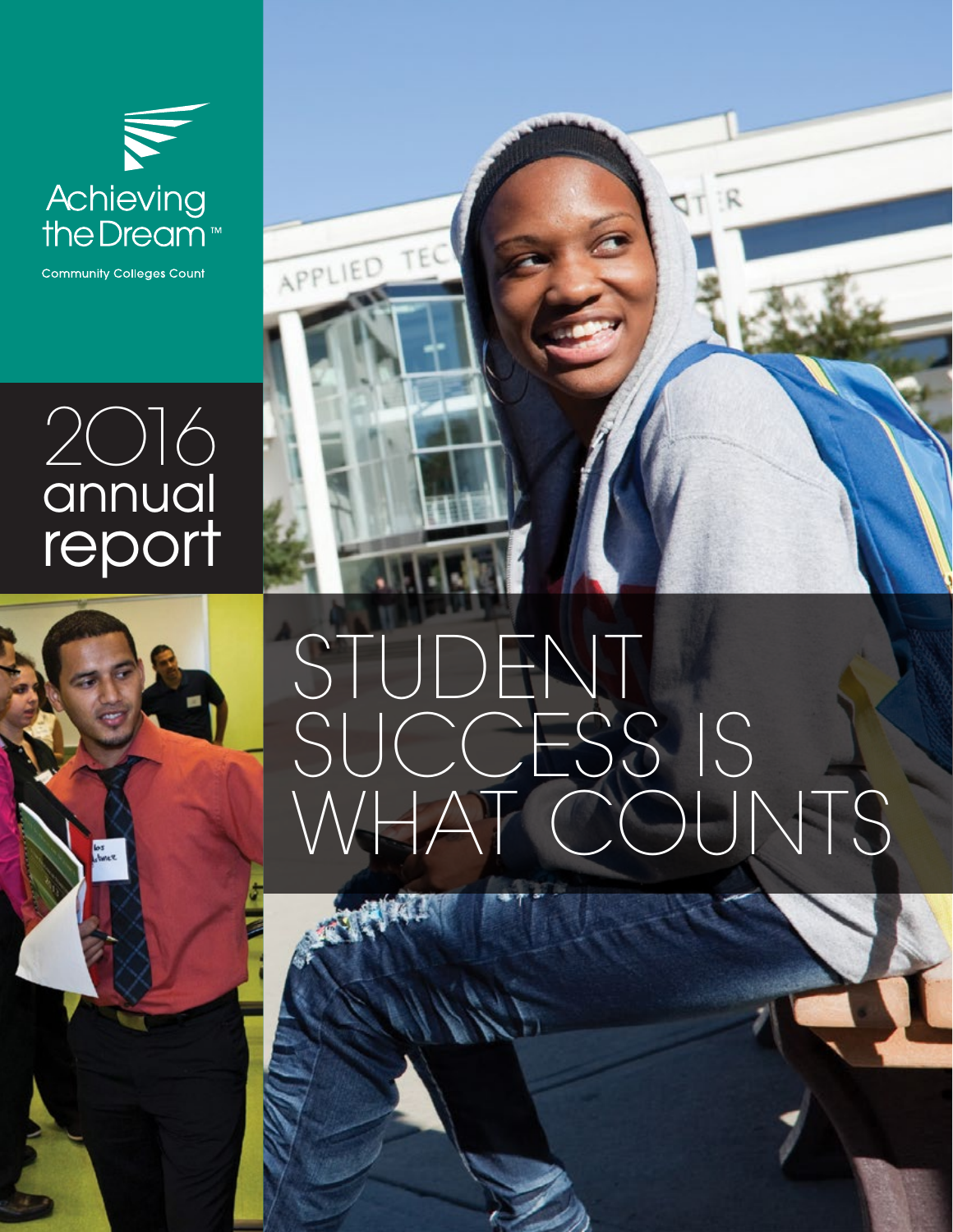

*Photo courtesy of Miami Dade College*

*Cover: left photo courtesy of Miami Dade College; right photo courtesy of Guilford Tech*

 $2$ ) achieving the dream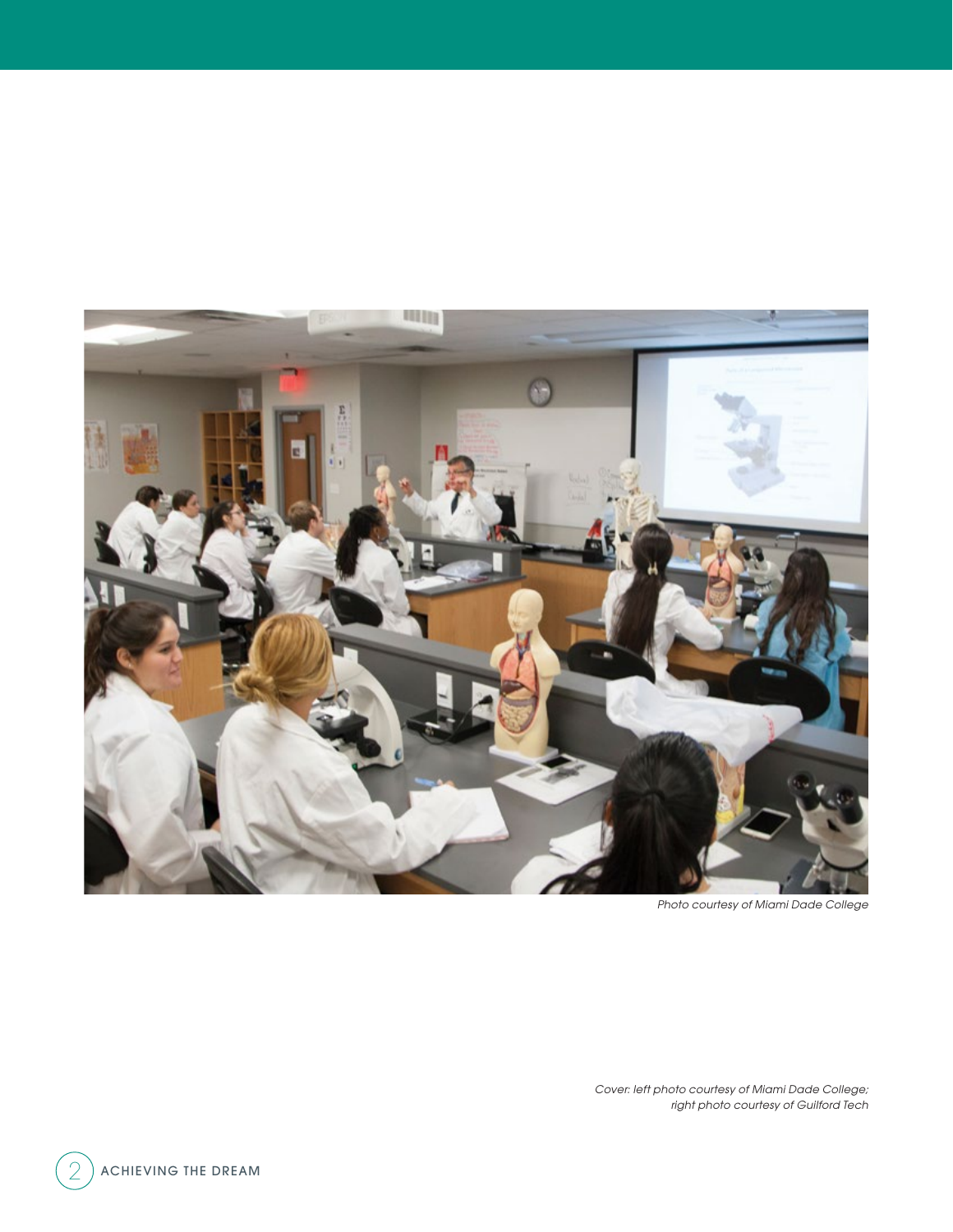## STUDENT SUCCESS IS WHAT COUNTS

### **REINVENTING INSTITUTIONS AND OURSELVES TO BUILD COMMUNITY COLLEGE CAPACITY, PIONEER NEW STRATEGIES, AND ACCELERATE IMPROVEMENT**

Today, more than ever, the success of every student matters. The strength of the American economy, our ability to rebuild the middle class, and the opportunity for a new generation to achieve academic, financial, and personal goals depend upon the central role community colleges play in helping students gain skills and credentials.

To meet these challenges, Achieving the Dream Network colleges have stepped forward to assume more visible, powerful leadership roles in the increasingly diverse communities they serve. They have become hubs for career and workforce development, valued partners of middle class families seeking to keep college affordable, and the heart of higher education for low-income and first-generation college students who hope to rise but often face barriers that threaten to keep their dreams beyond reach.

Achieving the Dream has helped network colleges thrive for more than a decade, but in 2016, we introduced a new way of looking at community colleges based on a framework that includes seven essential institutional capacities: teaching and learning, data and technology, policy and practice, student and faculty engagement and communication, strategy and planning, leadership and vision, and equity. We also launched a companion diagnostic tool, the **Institutional Capacity Assessment Tool (ICAT)**, to help colleges understand their strengths and needs.

Working with our colleges from the inside out, we invest in creating more responsive, data-informed, student-centered institutions. The 12 new colleges in the class of 2016 are the first to use the ICAT to jump into their ATD experience. We expect this pivot—or as we call it, the new ATD Way—to

begin laying the groundwork for holistic change in colleges so they can successfully pursue transformative initiatives like guided pathways and advising reform.

In fact, in 2016 two of our more mature initiatives, described in greater detail in the pages that follow, are adding to our understanding of what it takes for a college to advance student success across the entire institution. The experiences of colleges in the **Working Students Success Network (WSSN)**, which integrates a range of academic and non-academic supports, and the **Integrated Planning and Advising for Student Success (iPASS)** initiative, which leverages technology to transform advising and planning, suggest that deep data capacity, strong leadership, and integration of multiple efforts can propel the change process. We also have seen the essential power of what it means for colleges to be "student centered."

In 2016, we trained our focus on faculty, launching three new ventures that recognize their pivotal role in student success. The largest is the **Open Educational Resources (OER) Degree** initiative, which re-engages faculty in their disciplines and invigorates teaching while reducing the cost of textbooks for students. **Engaging Adjunct Faculty in the Student Success Movement** creates policies and practices to fully integrate adjunct faculty in their colleges' student success agenda. Finally, the first **Teaching and Learning National**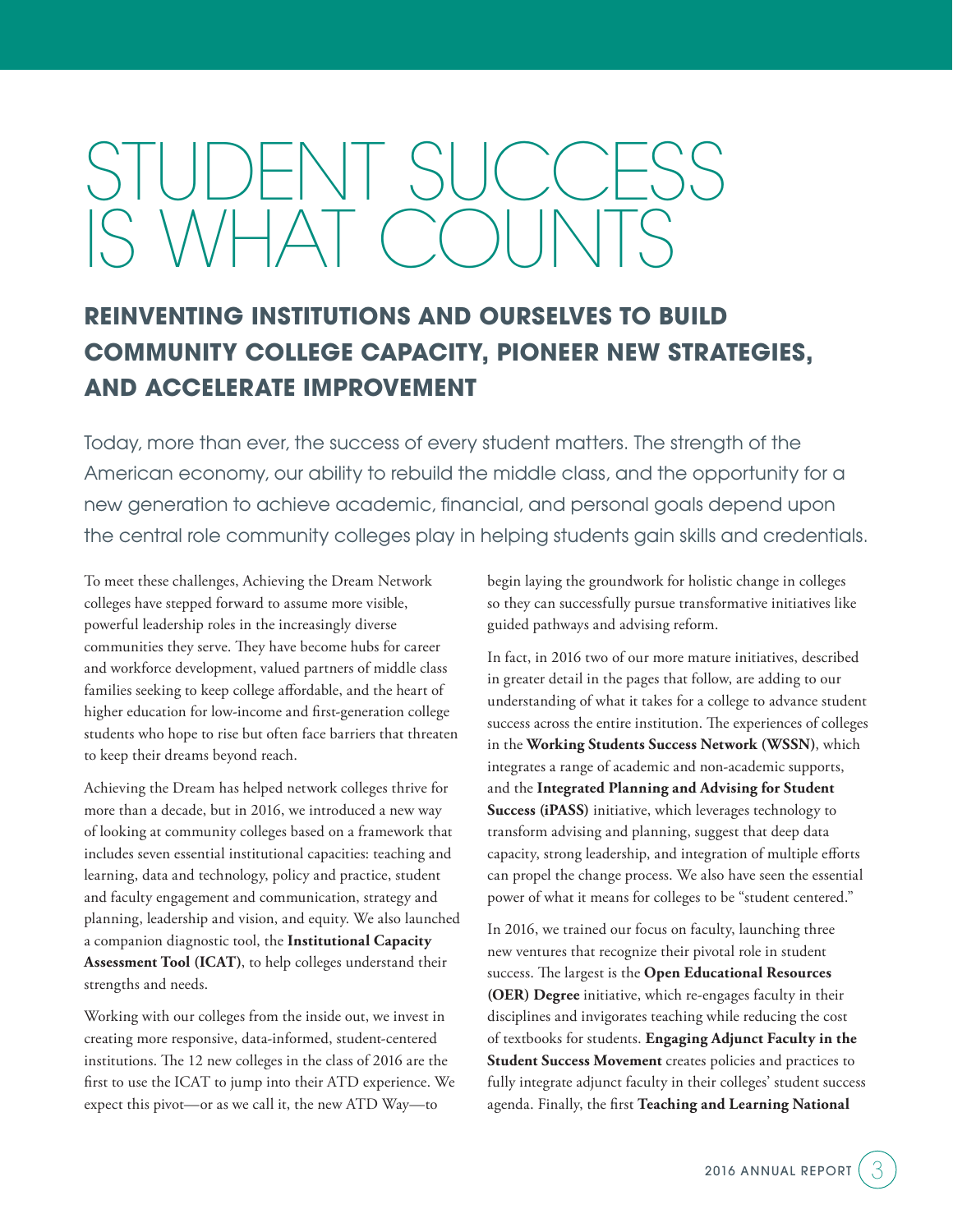**Institute**, offered with four partner organizations, enlisted the enthusiastic participation of 30 faculty-administrator teams to immerse themselves in higher education's most essential work.

In 2016, ATD contributed expertise drawn from onthe-ground experience as a partner in several important collaborative efforts. With the Aspen Institute, we designed and offered presidential symposia and helped shape the **Aspen Presidential Fellowship for Community College Excellence** program, a one-year, applied leadership executive program offered in partnership with the Stanford Educational Leadership Initiative. And we partnered with the American

Association of Community Colleges (AACC) and others in the **Pathways Project** to support the development of structured pathways for students across 30 institutions.

ATD formally adopted a new equity statement in 2016 that reaffirms the right of individuals to a high-quality education in an inclusive environment. The statement articulates ATD's guiding belief in the importance of social justice and our role in encouraging institutions to address the unintended or indirect consequences of unexamined institutional or social policies. It also builds the foundation for action in pursuit of greater equity within ATD and in our colleges.

We moved forward on many fronts in 2016, but the ATD Way remains grounded in the three pillars of ATD's work. These determine the guidance, tools, resources, and professional learning opportunities we provide to accelerate colleges' pace of improvement.

| ≃ |  |
|---|--|
| ⋖ |  |
|   |  |
| г |  |
|   |  |

#### **DESIGNING AND DEVELOPING SUPPORTS FOR SCALED SOLUTIONS**

Transforming institutions to improve student success is Achieving the Dream's reason for being. Understanding conditions and practices that support transformation is how we bring it to scale in our network. For the past two years, we have been working with colleges to develop and field test the ICAT, a tool to measure institutional capacity, track progress, remedy areas of weakness, and build on existing success at all the colleges we serve. In summer 2016, we introduced the ICAT as a requirement for all institutions in the cohort of new ATD colleges. The positive response from veteran network colleges was immediate, leading to its use at more than 70 campuses.

The rubric-based ICAT, which measures 77 indicators of institutional capacity, gives colleges information about their strengths and needs in the seven key institutional capacity areas, grading them at basic, moderate, or advanced levels. This information guides the colleges and their ATD coaches in setting goals, focusing resources, measuring progress, and getting real-time support within ATD's revamped coaching model. Strength in all seven foundational capacities positions colleges to successfully design for holistic reform and implement large-scale interventions, such as guided pathways, integrated planning and advising systems, and developmental education redesign.

To provide more targeted help to institutions and jumpstart institutional capacity building, ATD also began offering new fee-for-service opportunities to network colleges. Our recent member survey reveals presidents' strong appetite for these services, which include data and information technology assessment, additional site and coaching visits to ATD institutions, and participation in ATD strategy execution sessions.

College leaders continue to give ATD's coaching network and other supports high marks in enabling change. More than nine in 10 report satisfaction with ATD's leadership coaching (93 percent) and data coaching (90 percent), according to ATD's annual survey.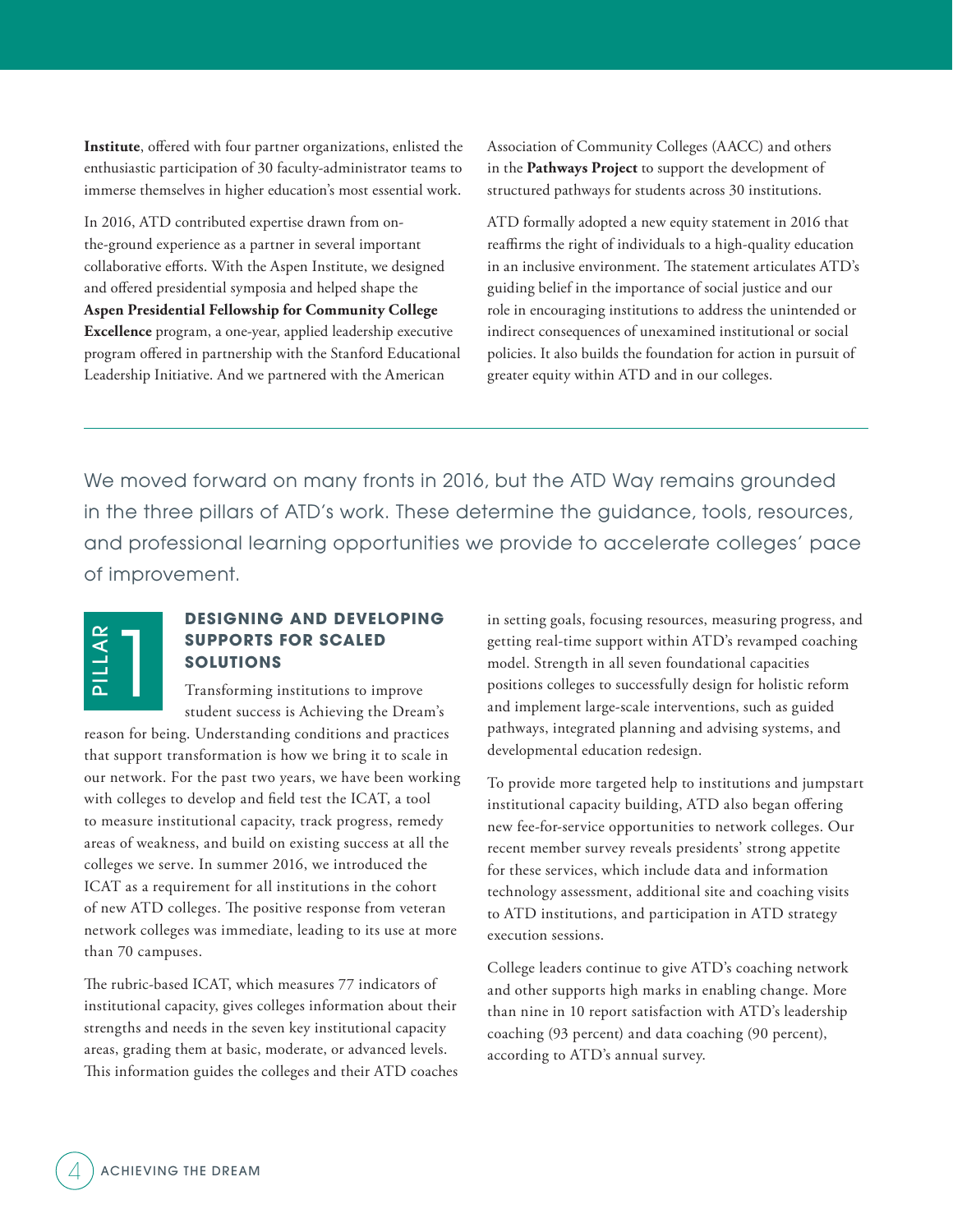

#### **DISSEMINATING KNOWLEDGE TO THE FIELD**

A key aspect of ATD's work is creating learning opportunities for members and those who work in the student success field.

ATD is known for the high quality of its annual institutes, meetings, and webinars, which increase in number every year—and for its annual **Dream Conference**, which, in 2016, drew more than 2,000 people, our highest attendance ever. ATD also completed its series of four **Presidents' Symposia**, attended by almost 100 ATD college presidents participating in reflective discussion and problem solving. Developed in partnership with The Aspen Institute, the series addressed these topics: creating structured pathways, working with employers to create sustained economic impact, engaging faculty in teaching and learning, and working with four-year institutions to strengthen transfer outcomes.

For the second year, ATD held two annual conferences. The 2016 **Data and Analytics Summit**, co-sponsored with the data management company SAS, focused on understanding data for decision-making; and the 2016 **Teaching and Learning National Institute**, which is the only one of its kind to engage faculty focused on using data and evidence to change teaching practices—and thus, the quality of student learning.

ATD stepped up its offerings of timely webinars that, like DREAM, build skills and knowledge around ATD capacities. Two in particular were the most well-attended. The **Data Insight Webinar Series** explained how ATD and the American Association of Community Colleges have worked to align voluntary framework of accountability (VFA) metrics to those that colleges collect to gauge student success and institutional

improvement. Another, **The Missing Link**, in the **Technology Solutions Webinar Series**, was aimed at improving retention and outcomes for African-American male students and showed the role of data in supporting a focus on equity.

ATD continued to support the **Pathways Project**, managed by AACC in partnership with ATD and other national partners. The effort, launched in 2014 with significant philanthropic support, enables 30 community colleges to work to ensure that upon enrollment every student in his or her college is entering a structured guided pathway by fall 2018. Twenty-three of the 30 are or were ATD-member colleges. In 2016, we continue to support the development of the capacities and infrastructure required for success in introducing pathways, particularly by helping to shape the scope and sequence of six Pathways institutes for participating colleges.



#### **INCUBATING NEW IDEAS**

In 2016, we continued our commitment to innovation and bolstering student success by introducing three new grant-funded initiatives to the stable of ongoing projects.

Funded by foundations and corporations, these efforts are allowing us to experiment with original ideas and pilot, field test, or scale up the most promising ones.

ATD is more than an education reform group. It is a network of innovators, visionaries, and intrepid risk-takers. Our leaders continuously explore ways to improve, to embrace data and evidence to inform decision-making, and especially to welcome opportunities to be part of learning initiatives that can be scaled to broaden student success.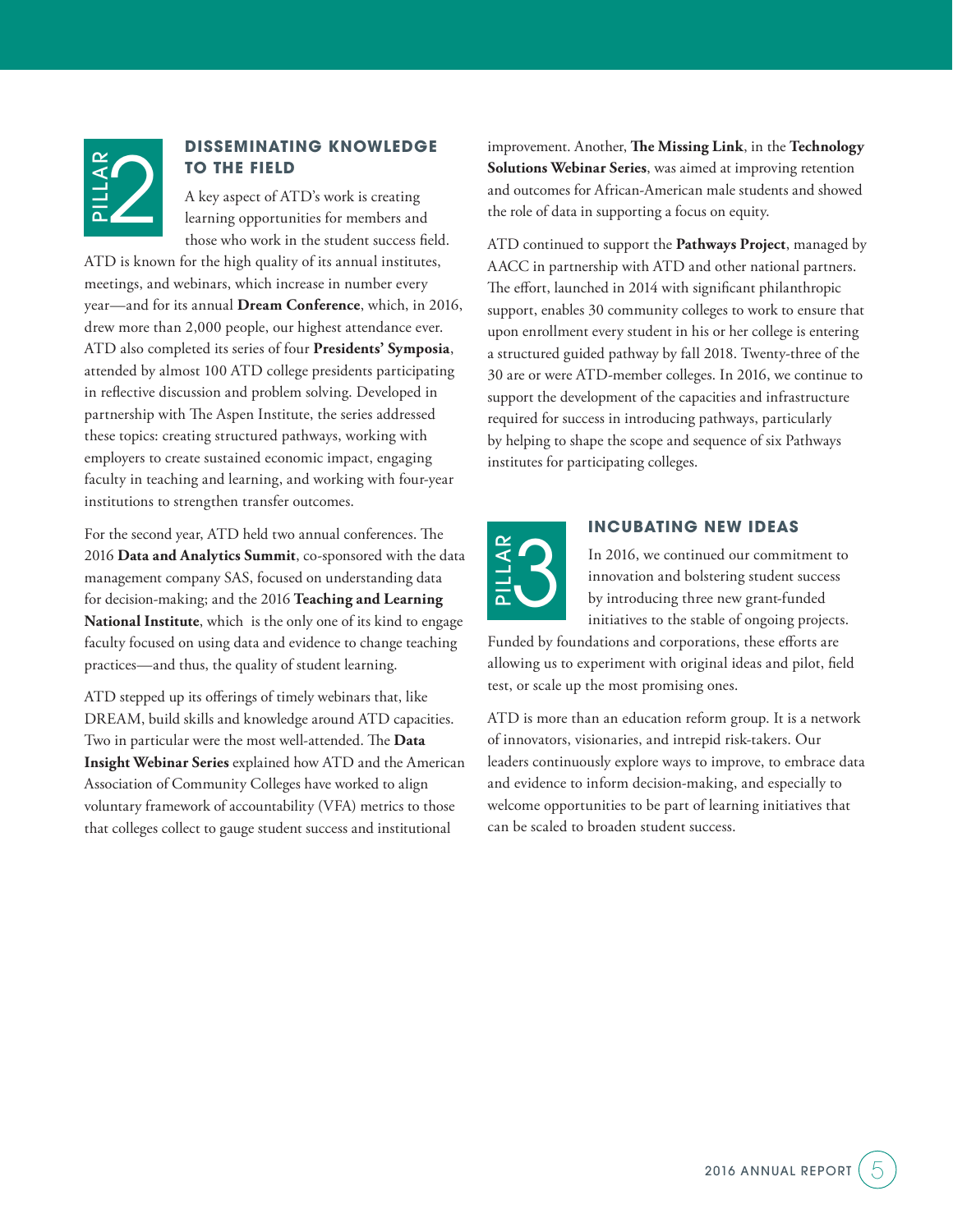## VISIBLE CHANGES, IMPROVED RESULTS

As a result of our work in these areas and our collaboration with the institutions we serve, community colleges in the network have been upgrading technology and data infrastructures to streamline decision-making and reveal the hidden sources of crucial equity challenges. They have nurtured visionary leadership, aligned academic supports, and overhauled developmental education. They have bolstered teaching and learning, ensured that improvements are integrated and sustainable over time, and linked strategic planning more closely to budgeting to maintain ongoing support for student success initiatives.

ATD college leaders say these actions have been possible because of their exposure to innovative ideas and solutions, ongoing coaching and counsel, opportunities to measure their own capacity against national norms, and effective ways to learn from institutions that are breaking new ground with collegewide approaches like structured pathways. Being part of ATD has meant opportunities to work collaboratively with top-level administrators like themselves to think through what works, what doesn't work and why, and collectively tap into outside resources that support innovation and student success at scale.

ATD's 2016 survey of network colleges sheds more light on our impact. Virtually all (95 percent) college leaders in the ATD network report they have made improving student success outcomes a strategic priority. More than nine in 10 (93 percent) report that their institutions are undertaking developmental education reform, and most are implementing guided pathways (70 percent) and integrated planning and advising systems and supports (63 percent). Sizable numbers also report being early adopters of emerging trends such as open educational resources and digital learning (43 percent) and low- or no-cost "college promise" programs (27 percent).

A majority of our colleges' leaders (59 percent) say that student outcomes have improved since joining the ATD network. Virtually all (91 percent) report increased data use on their campuses. Most also have seen an intensified focus on student success (86 percent), new or improved policies to support

student success (64 percent), a greater commitment to equity and closing achievement gaps (60 percent), more courageous conversations (58 percent), broader faculty engagement (56 percent), and increased resources devoted to supporting student success (53 percent).

The real proof of our endeavor lies in the progress that our institutions make. Typically our colleges continue to improve key outcomes as they work with us. For example, applying ATD approaches at William H. Rainey Harper College (IL) over a four-year period led to dramatic results and its recognition by ATD as its prestigious **Leah Austin Meyer**  award winner for 2016. Through college-wide collaboration, culture transformation, and community engagement, during the period 2010 to 2014, the college:

- increased its graduation rate from 14 percent to 24 percent;
- increased the Hispanic/Latino students' graduation rate from 11 percent to 25 percent;
- increased African-American students' college-readiness in math rate from 15 percent to 58 percent;
- raised Hispanic students' college-readiness in math rate from 36 percent to 62 percent; and
- improved African-American students' completion rate for developmental math from 10 percent to 21 percent.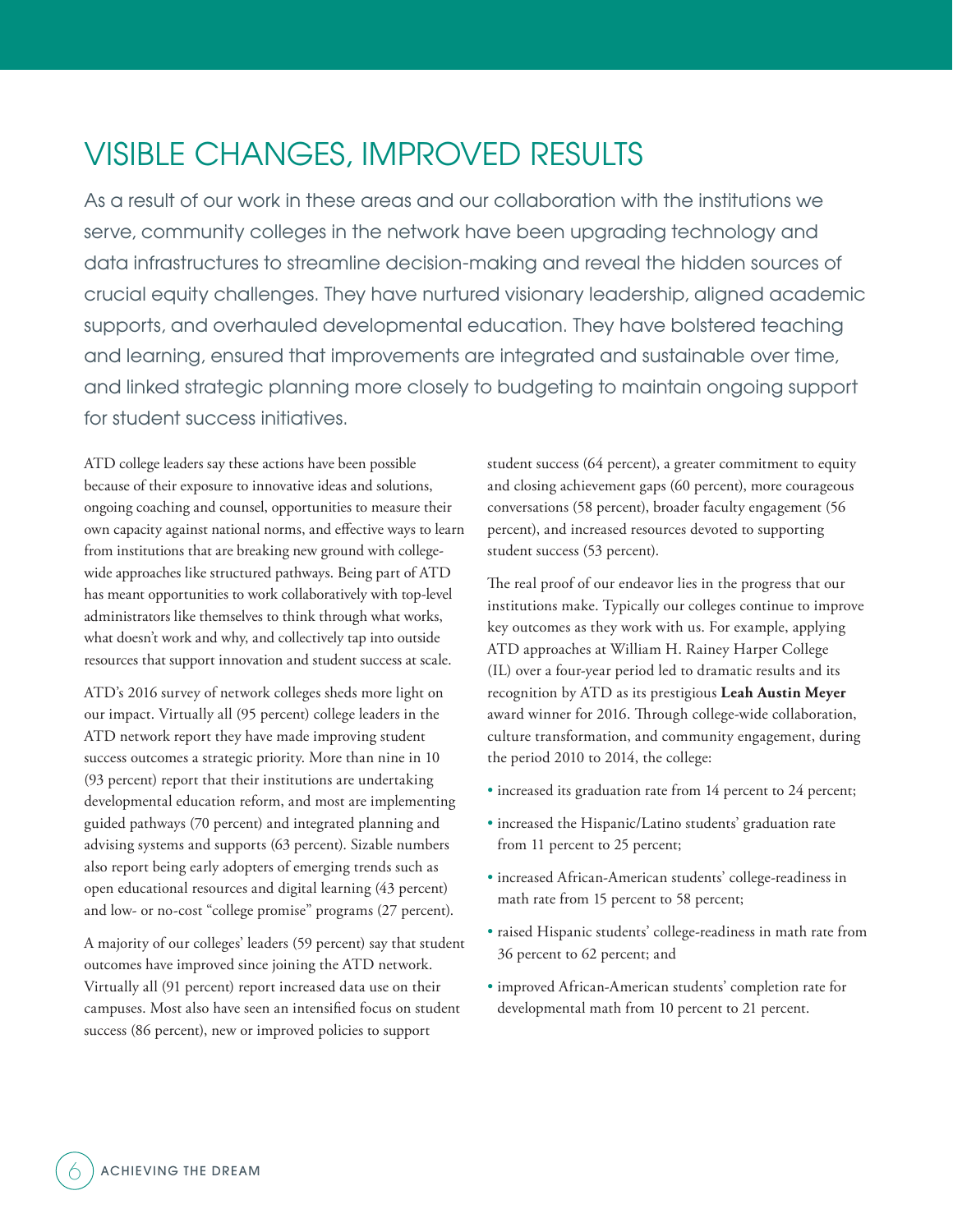## BREAKING NEW GROUND ON ISSUES THAT MATTER

As part of its mission to incubate good ideas, ATD works with colleges to pioneer new approaches for improving success. Thanks to our generous funding partners, 2016 allowed us to harvest insight from our ongoing initiatives while planting the seeds for three new ones.

Expanding use of open educational resources (OER) to reduce costs and improve teaching and learning. The \$9.8 million **OER Degree Initiative** involves 38 community colleges (in 13 states) that are developing degree programs using high-quality open educational resources to reduce the cost of textbooks, improve course design, increase teacher collaboration, and help students learn in the ways that they learn best. With funding from the William and Flora Hewlett Foundation, the Bill & Melinda Gates Foundation, the Great Lakes Higher Education Guaranty Corporation, the Shelter Hill Foundation, and the Speedwell Foundation, the initiative is intended to increase the likelihood of degree and certificate completion and the rapid adoption of OER within higher education, beginning with community colleges.

Creating pathways to local industries. A new 16-month workforce development initiative funded by Alcoa Foundation is designed to build a manufacturing talent pipeline in three communities by brokering stronger ties between community colleges in the ATD network and local manufacturing employers. **Pathways for Careers in Advanced Manufacturing** allows ATD to deepen its understanding of the skills colleges need to engage key community stakeholders such as employers in efforts that help more students achieve their academic and employment goals. The colleges will conduct outreach to local workforce boards, community-based organizations, and faith-based organizations to attract a pool of students and workers and match them with training programs.

Strengthening teaching and learning. With a majority of courses in community colleges taught by part-time/adjunct faculty, ATD launched the **Engaging Adjunct Faculty in the Student Success Movement** initiative last year to involve part-time faculty at six ATD-member colleges as active contributors to their colleges' reform efforts. The initiativesupported by The Leona M. and Harry B. Helmsley Charitable Trust and the Great Lakes Higher Education Guaranty Corporation—recognizes that adjunct faculty with close connections to their colleges can be more valuable to their students if they have access to:

- information about college programs and resources, especially in STEM;
- data on student performance and progress; and
- the informal knowledge developed by full-time faculty.

Through the initiative we hope to learn more about policy changes that could lead to improved orientation; stronger communication channels, sharing of resources, data collection and reporting; and common hiring and evaluation processes.

#### **In 2016, already established national initiatives have made significant progress.**

Supporting students' nonacademic needs. Nineteen community colleges in four states are involved in the threeyear national **Working Students Success Network (WSSN)**. The initiative connects students to career pathways and jobs, provides courses and coaching on financial planning, and helps students gain access to public services to put working students on solid financial ground.

Aimed not only to raise our completion rates but also to help students and their families become part of the middle class, WSSN goes beyond traditional academic supports. It assists students in setting short- and long-term goals en route to completing their college careers as the first step toward financial stability. Students receive coordinated services from faculty—as well as from academic, career, and financial coaches and counselors—to ensure continual progress and the ability to manage academic challenges.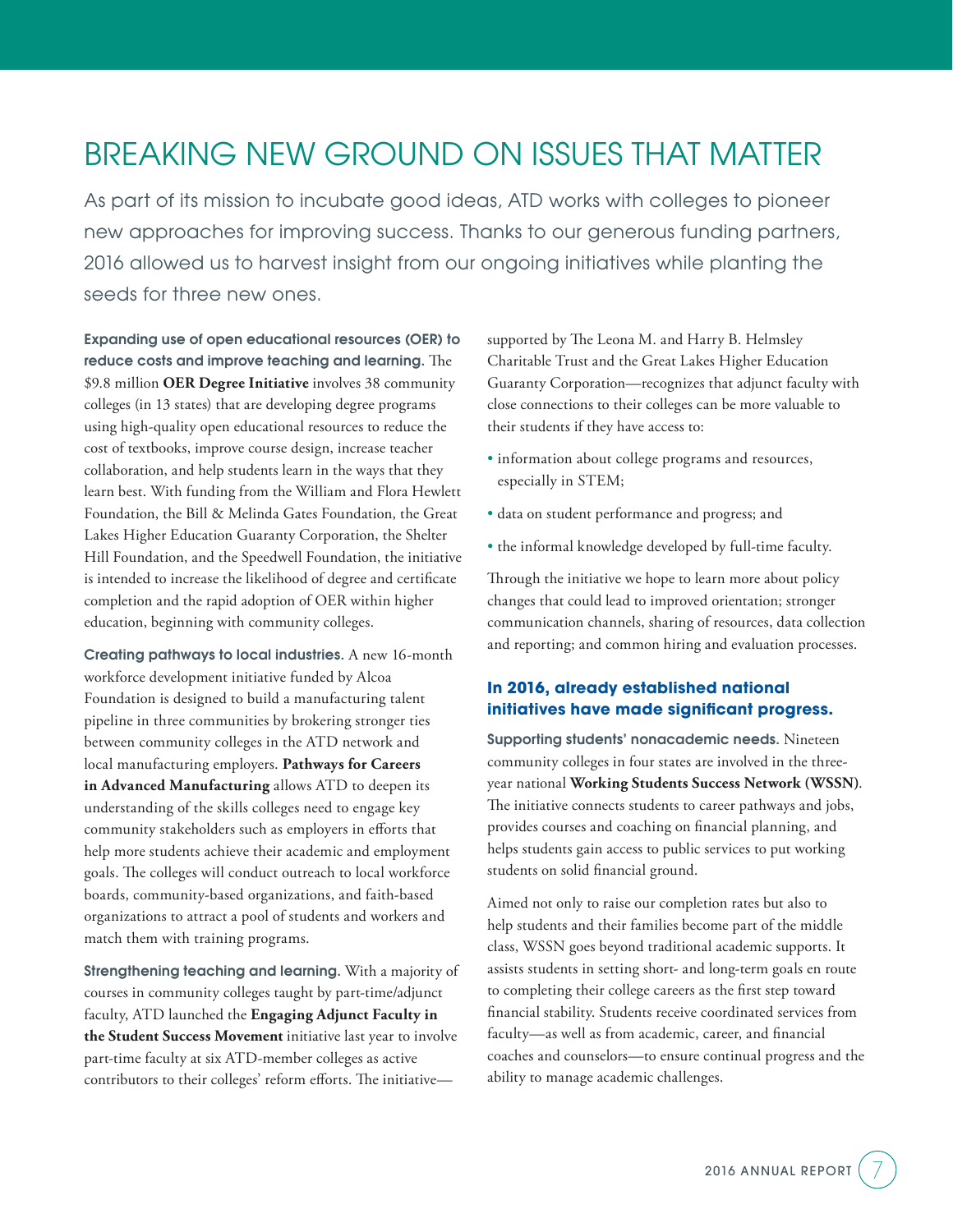Funded by the Annie E. Casey Foundation, Bank of America Charitable Foundation, Lumina Foundation, MetLife Foundation, and the W. K. Kellogg Foundation, WSSN is demonstrating ways in which colleges can deliver—and bundle—high- and low-touch services to eliminate barriers to success for low-income students. One of the big findings so far is that colleges that have built strong capacities fostered by ATD in areas like leadership, data management, and studentcentered culture are among those making the most progress.

Strengthening student advising through innovations in technology. The **Integrated Planning and Advising for Student Success (iPASS)** initiative, in its second year, uses technology to enhance and streamline the student experience of academic, career and financial advising, and planning services. Effective implementation of iPASS requires transformation of the institution's approach to these services, including structural organizational changes, process and policy changes, attitudinal changes of stakeholders, and lots of training and professional development. In the second year, in partnership with EDUCAUSE, ATD created a Rollout and Adoption Guide for college iPASS project managers, advisors, and counselors. ATD also created a 12-week course using online videos, discussion board engagement, and live collaboration sessions facilitated by ATD and delivered

through our online learning platform, ATD Connect. Later in the year, ATD created a three-month, semi-self-paced, virtual series on the advising reform aspect of iPASS. The tools, resources, and lessons learned from the iPASS project provide a vital foundation for the implementation of support services needed in the field to respond to this demand.

A model for resilience has broader applications. The **Northeast Resiliency Consortium (NRC)** is wrapping up work that has been funded with a \$23.5 million grant from the U.S. Department of Labor's Trade Adjustment Assistance Community College Career and Training program. Led by ATD, community colleges in four states banded together to build a more adaptive, resilient workforce in industries central to preventing, responding to, and recovering from disasters. The Resiliency Competency Model that resulted, however, has much broader application, from helping students learn to persist in their studies to enabling community college partners and employers to build regional capacity for helping trade-impacted, unemployed persons (including veterans) obtain the skills, competencies, and credentials needed to transition to in-demand occupations and to advance along a career pathway. The NRC provides student support services and has designed an assessment to help returning students earn credit for prior learning.



*Photo courtesy of Miami Dade College*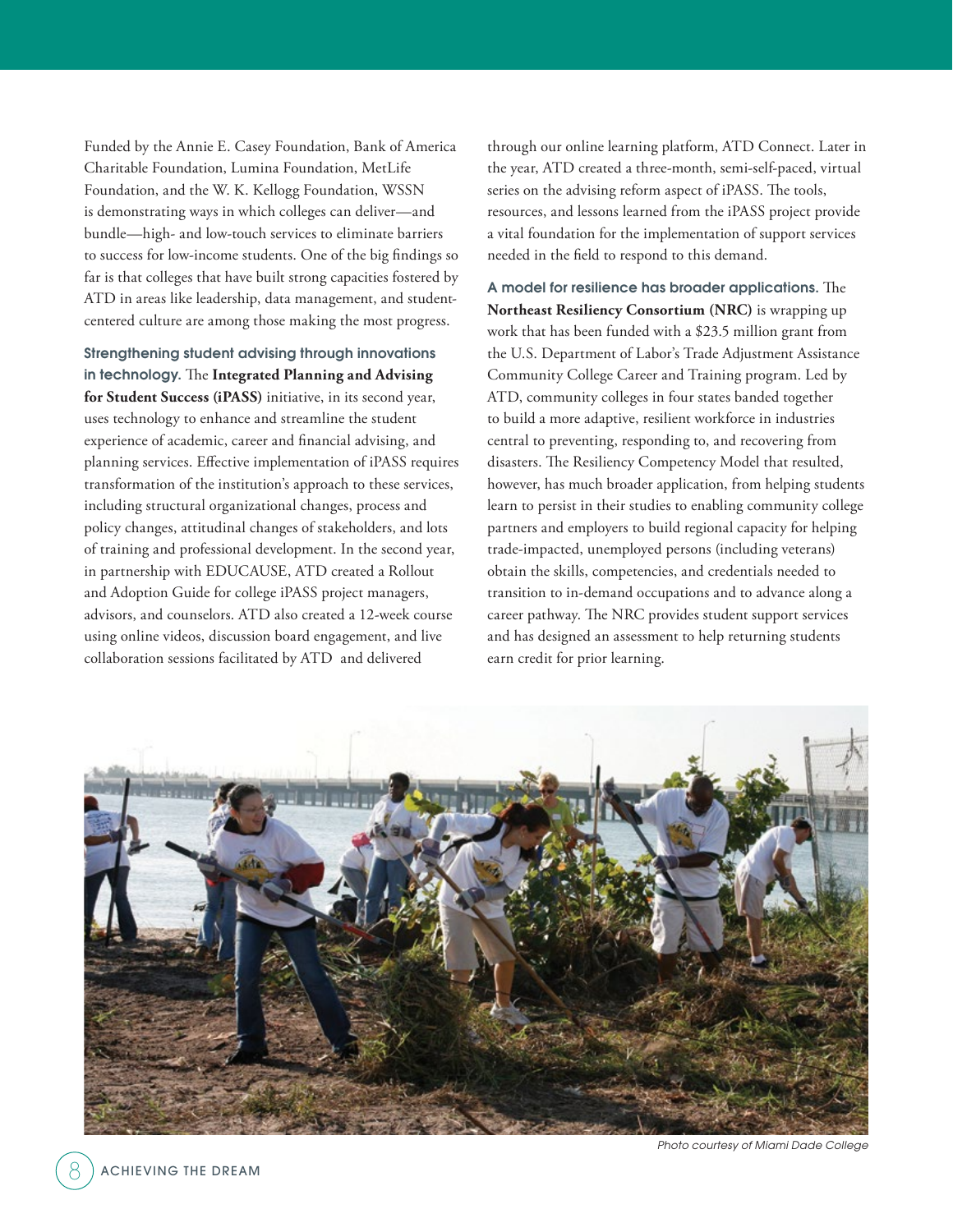## EXPANDING THE NETWORK

Achieving the Dream welcomed 12 colleges from eight states as additions to the network in 2016-17. The timing was auspicious not just because the colleges have cemented their commitment to creating and intensifying a student-centered culture that sustains student success. This group will be the first class to use, from the start, the new institutional capacity framework with the ICAT. The ATD class of 2016 is as varied as the students the colleges serve and reflects the wide array of unique challenges community colleges face today.

In California, state mandates for how community colleges can access vital Student Success and Support Program funds are altering how institutions deliver student services. **American River College** joins ATD as it is redesigning its counseling and advising approach, using federal grants worth nearly \$4 million, while at the same time engaging the entire college community in planning for holistic, integrated reform.

Two new member colleges from Tennessee are in the midst of institutional change and a state governance transition as the state community college system centralizes under one governing board, effective in summer 2017. **Chattanooga State Community College** is doubly affected by the reorganization, as its president stepped down Feb. 1, 2017 to lead the new board. But the college is on stable ground, after executing a weeklong launch of the ATD institutional change model in August. Meanwhile, a new president at **Southwest Tennessee Community College** in 2015 led the campus in a 14-month selfexamination concluding with the college's recognizing it needed to change. STCC kicked off the 2016-17 school year with the ATD launch and a process it called "Redesign, Reinvent, Reset," engaging the whole faculty and staff in reshaping the student experience and reversing slipping retention and completion rates.

Like many two-year colleges with deep ties to their communities, **Lanier Technical College** in Georgia and **Northcentral Technical College** in Wisconsin are major economic forces in their regions. Lanier cites a mission of workforce development, and Northcentral touts learner- and employer-focused educational pathways. With the assistance of ATD, they will be turning their skills at external industry collaboration inward, to the task of collecting and analyzing data, building new capacities, and evolving their campuses into student-centered halls of learning.

**Florida State College at Jacksonville** has reimagined its five campus structure into one college to promote consistency in the

student experience and gain greater operational efficiencies. Faculty and staff view the ATD approach as integral to keeping the student experience central throughout its restructuring.

When **Montgomery College** in Maryland launched ATD college-wide, it arranged for roundtable conversations with 163 students talking to over 900 full- and part-time faculty and staff about their experiences, successes, and challenges at the college. From this sprung a report called "The Student Voice" that has triggered continuing conversations around student needs in light of the ATD capacities and what the college is learning from the data collection process.

Four colleges in the **State University of New York** system have joined the network: **Broome Community College** and **Dutchess Community College** plan to use the ATD institutional improvement model to merge existing student success measures into one coherent whole. **Schenectady County Community College** is implementing a \$4-million National Science Foundation grant to foster STEM learning in underrepresented minority groups. **Suffolk County Community College**, immersed in a Middle States self-study, is rallying around the chance to use the ATD membership to refine the student experience through the use of data in full collaboration with faculty and staff.

The **University of Hawai'i-West O'ahu** is part of a multi-year, statewide effort called the Graduation Initiative, which aims to increase the percentage of the state's adult degree-holding population to 55 percent by 2025. UH-West O'ahu will be strengthening and consolidating its programs to improve retention and completion using ATD's capacity framework and data tools.

As the class of 2016 integrates and aligns what it learns about institutional capacity building using data, coaching, and the other tools of Achieving the Dream, the entire ATD network stands to gain from their experience as the first cohort to use the ICAT.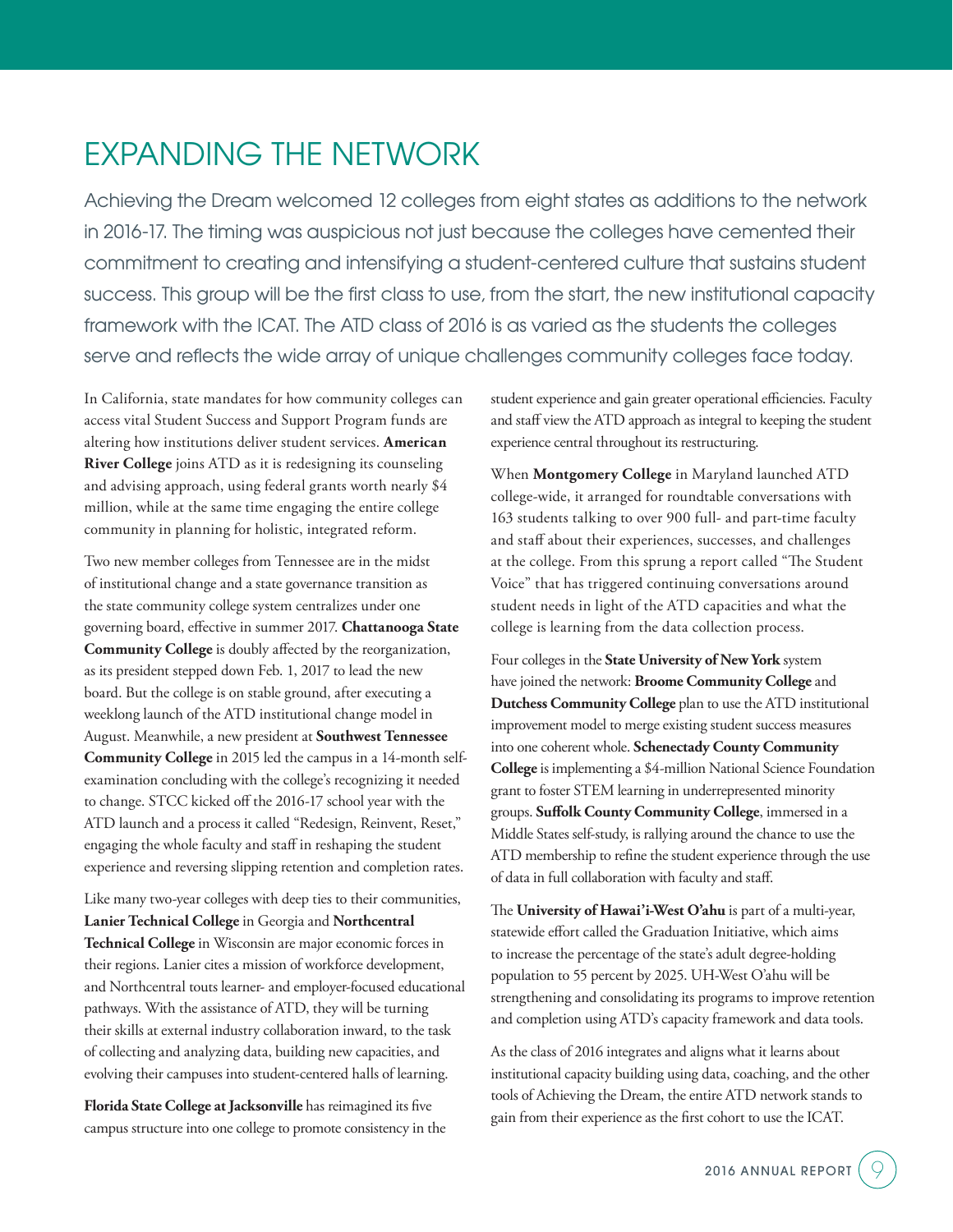#### STRENGTHENING LEADERSHIP AT THE TOP

In the last year, CEO Karen Stout has brought three prominent leaders onto ATD's Board of Directors. Education has changed the lives of each of our new board members, and they bring unique and diverse perspectives to the institutions they lead and to our board.

Pam Eddinger is president of Bunker Hill Community College, the largest community college in Massachusetts, with approximately 14,000 students, the majority of whom are women and people of color. Bunker Hill received the prestigious Leah Meyer Austin Award in 2014. Eddinger immigrated to the United States from Hong Kong as a child, grew up in Miami, Florida, and explained her passion for education in an interview with *Diverse: Issues in Higher Education*: "I came when I was 11. My English was not great, and I was a little immigrant girl in Miami. If someone had not seen the potential, I'd be making widgets somewhere."

Javier Miyares, president of the University of Maryland University College since 2012, cites higher education as his gateway to the American Dream, having been "spirited out" of his home in Havana, Cuba, at age 14 by his Jesuit teachers after his father was taken prisoner by Fidel Castro during

the Bay of Pigs invasion. Now, as UMUC president, he has expanded access and opportunities for adult learners and has been in the forefront of leveraging big data and analytics to fuel advances in learning science. He also established the UMUC Completion Scholarship, enabling Maryland community college graduates to earn a bachelor's degree from UMUC for a total cost of \$20,000.

Wes Moore is a decorated Army combat veteran, youth advocate, author, and CEO of BridgeEdU, an online program that reinvents the first-year college experience for those at risk of joining the one-third of freshmen who don't become sophomores. BridgeEdU establishes partnerships with colleges and universities and offers wraparound services, such as skills courses for credit, coaching and mentoring, financial aid counseling, and other academic supports. Moore is also the author two *New York Times*  bestselling books, *The Other Wes Moore* and *The Work*.



*Photo courtesy of Miami Dade College*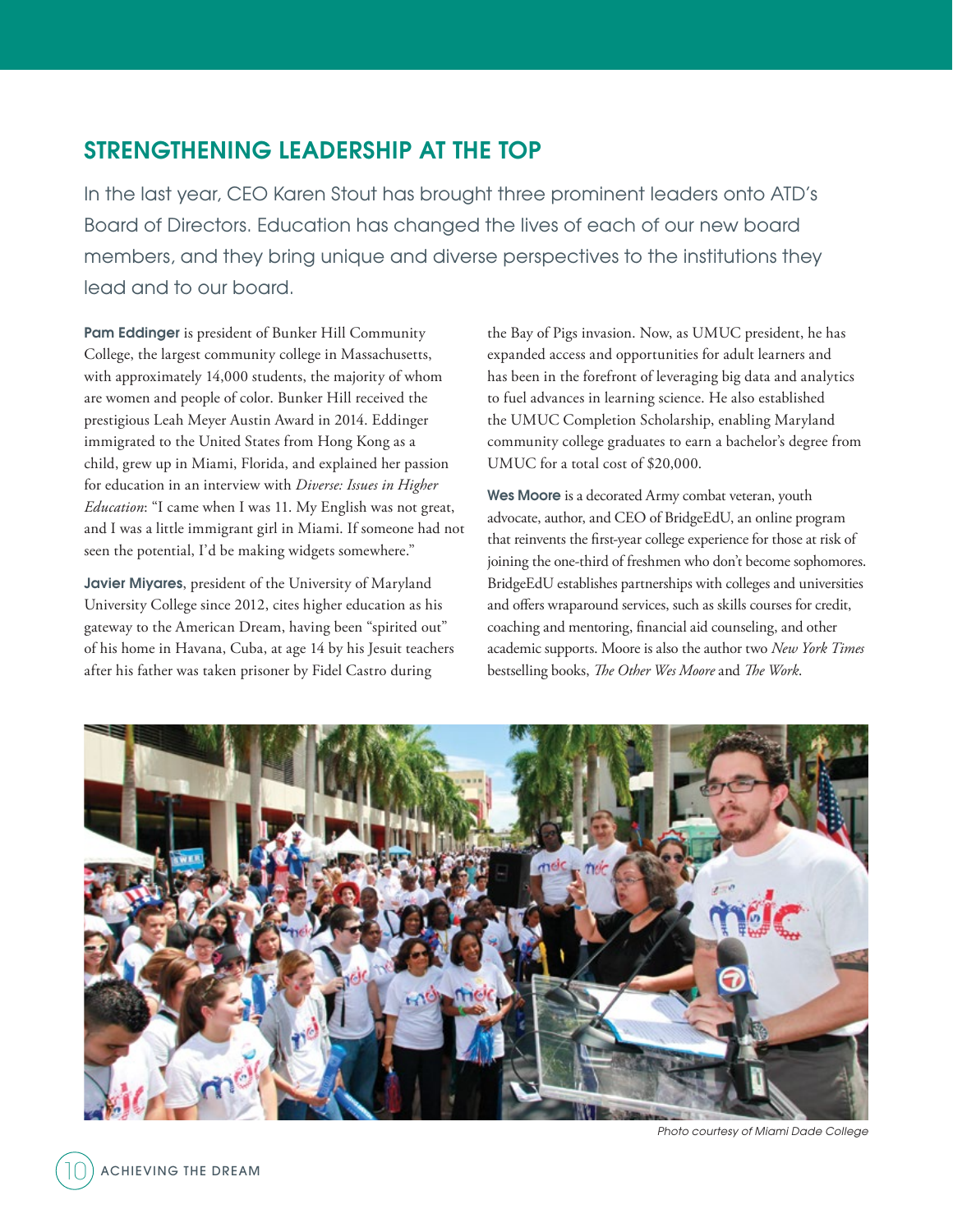## LOOKING BACK TO LOOK FORWARD

This has been a year of expansion and change that began with Karen Stout's observation at last year's Dream Conferences that ATD was "looking back to look forward."

We looked back to identify major lessons from our first decade of work. We have learned that to improve student success on a substantial scale, community colleges need to engage in bold, holistic institutional change that goes beyond boutique interventions, addresses problems at scale, and serves all students who need help. We've also learned, as a result of our funded initiatives, that ATD (along with its member colleges) must work broadly to address the academic and nonacademic needs of students. And it must address faculty, student, and community engagement; teaching and learning; equity; and other crucial capacity areas that are essential to achieving results. These lessons, drawn from research on our efforts and our experience, have guided the redesign of our institutional model.

With the broad-scale implementation of the ICAT, a new focus on capacity building across seven areas of performance, and large-scale innovation initiatives, we are learning more about our member institutions and helping them work broadly and deeply across all areas of their operations to improve student success.

#### **New resources support ATD programs—and our member colleges**

ATD's grant revenues grew by 35 percent in fiscal year 2016. Representing more than three-quarters of the organization's total revenue, this growth allowed ATD to increase spending on program services by nearly \$5.8 million without increasing overall revenues from its members. To support innovation across its network, ATD spent nearly 85 percent of all expenditures on program services, as the charts below show.

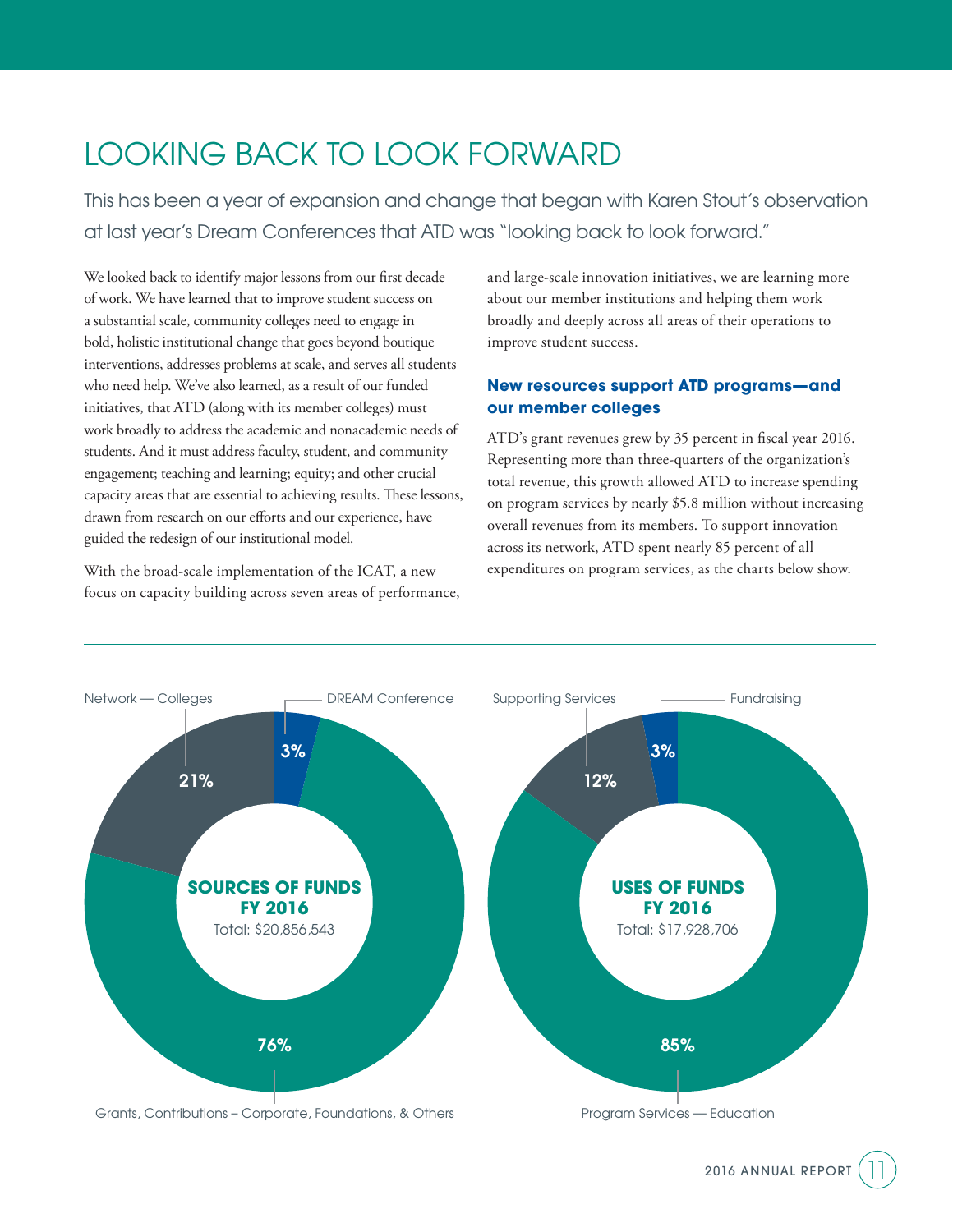| Achieving the Dream Sources of Grants and Support FY 2016                   |                                                                                                                                                                                                                                                                                                                                                                                  |                              |  |
|-----------------------------------------------------------------------------|----------------------------------------------------------------------------------------------------------------------------------------------------------------------------------------------------------------------------------------------------------------------------------------------------------------------------------------------------------------------------------|------------------------------|--|
| <b>Source</b>                                                               | <b>Description</b>                                                                                                                                                                                                                                                                                                                                                               | <b>Revenue in</b><br>FY 2016 |  |
| <b>ALCOA</b><br>Foundation                                                  | This funded learning initiative, Pathways for Careers in Advanced<br>Manufacturing, supports the efforts of three colleges in Ohio, Michigan,<br>and Pennsylvania as they seek to improve alignment of community college<br>programs with the needs of advanced manufacturers.                                                                                                   | \$490,000                    |  |
| American<br>Association of<br>Community<br>Colleges<br>(AACC)               | ATD is one of eight national organizations collaborating on the Pathways<br>Project to help 30 colleges, 21 of which are active ATD institutions, design and<br>implement clear, coherent pathways to credential attainment; ATD president<br>Karen Stout is a thought partner and helps to design and present institutes for<br>college teams under a subcontract with AACC.    | \$33,319                     |  |
| <b>Bill &amp; Melinda</b><br>Gates<br>Foundation                            | ATD provides fiscal agency services in support of Completion by Design's<br>storytelling component and the availability of this material to the field in a<br>consumable format.                                                                                                                                                                                                 | \$600,000                    |  |
| <b>Bill &amp; Melinda</b><br>Gates<br>Foundation                            | Two foundations are supporting the research and evaluation component of<br>the Open Educational Resources Degree initiative; the second foundation is<br>Great Lakes Higher Education Guaranty Foundation. SRI International is ATD's<br>research and evaluation partner.                                                                                                        | \$800,000                    |  |
| Educause                                                                    | In partnership with Educause, ATD supports iPASS, the redesign of advising<br>services at 26 two-year and four-year institutions, the deployment of<br>technology in support of the new approach to advising, and logistical<br>support of an evaluation assessing the impact of the approach on student<br>and institutional outcomes.                                          | \$449,872                    |  |
| <b>Florida College</b><br>System<br>Foundation                              | Helios Education Foundation funding to the Florida Community College<br>System was subsequently subcontracted to ATD to support the participation<br>of 15 college presidents from Florida in ATD's Presidents' Symposia.                                                                                                                                                        | \$75,000                     |  |
| <b>Great Lakes</b><br>Higher<br>Education<br>Guaranty<br>Corporation        | In this funded learning initiative, Engaging Adjunct Faculty in the Student<br>Success Movement, six ATD colleges are developing models for faculty<br>engagement with an emphasis on inclusion of adjunct faculty; Great Lakes<br>funding supports the participation of one of the six colleges and a project<br>evaluation. Helmsley funding supports the other five colleges. | \$696,000                    |  |
| <b>Great Lakes</b><br><b>Higher</b><br>Education<br>Guaranty<br>Corporation | Two foundations are supporting the research and evaluation component<br>of the Open Educational Resources Degree initiative; the second<br>foundation is the Bill & Melinda Gates Foundation. SRI is ATD's research<br>and evaluation partner.                                                                                                                                   | \$800,000                    |  |
| OneMain<br>Financial                                                        | Five ATD colleges are expanding or creating financial empowerment<br>strategies, with ATD's developing a toolkit based on their experiences and<br>aimed at helping other colleges design programs to increase the economic<br>security of students.                                                                                                                             | \$300,000                    |  |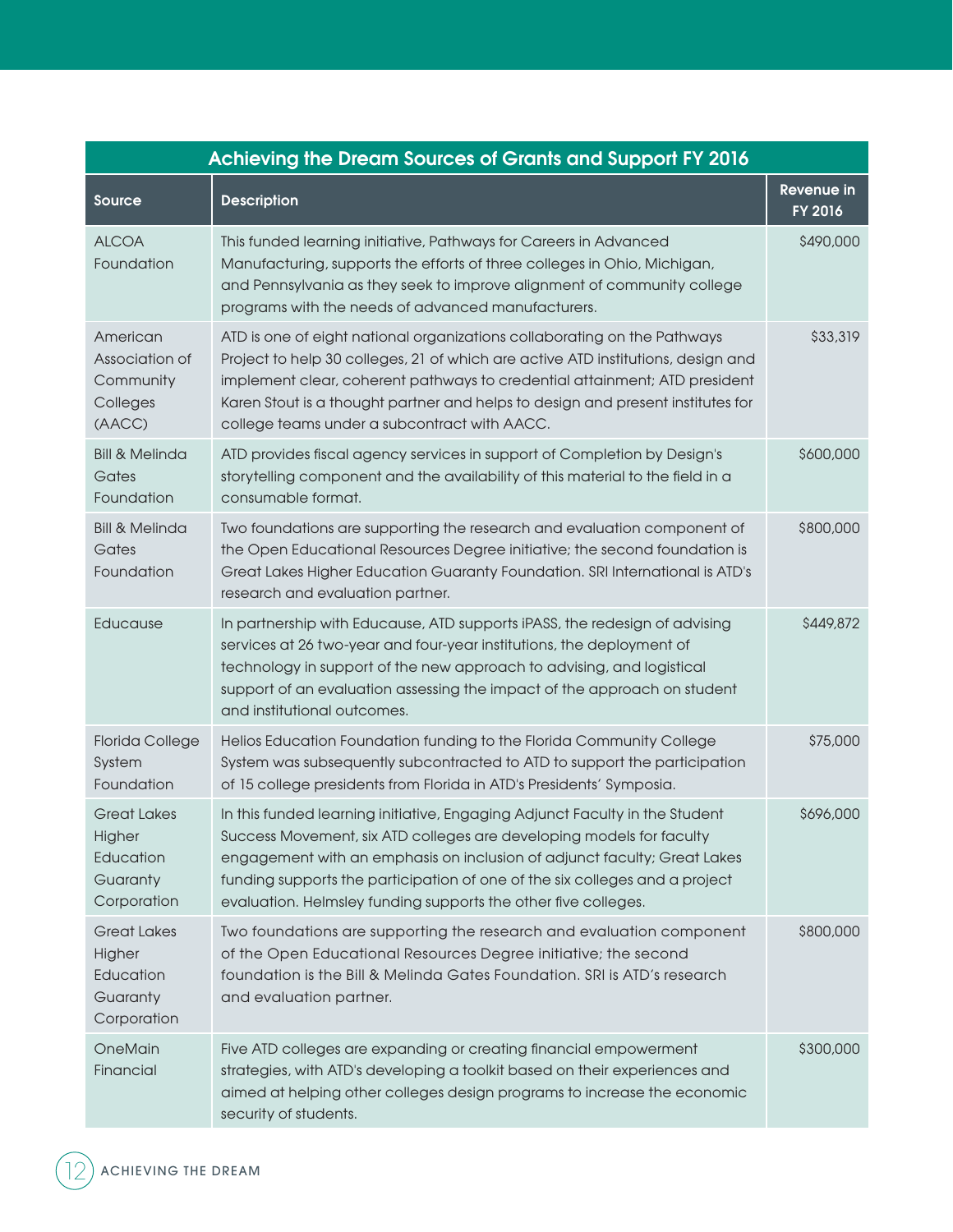| Achieving the Dream Sources of Grants and Support FY 2016 |                                                                                                                                                                                                                                                                                                                                                                               |                              |  |
|-----------------------------------------------------------|-------------------------------------------------------------------------------------------------------------------------------------------------------------------------------------------------------------------------------------------------------------------------------------------------------------------------------------------------------------------------------|------------------------------|--|
| <b>Source</b>                                             | <b>Description</b>                                                                                                                                                                                                                                                                                                                                                            | <b>Revenue in</b><br>FY 2016 |  |
| <b>Shelter Hill</b><br>Foundation                         | This grant provides general operating support for the Open Educational<br>Resources Degree initiative, which involves 38 colleges, including 19 active<br>ATD institutions that are reducing college costs by offering degrees that do<br>not require the purchase of textbooks.                                                                                              | \$250,000                    |  |
| Speedwell<br>Foundation                                   | This grant provides general operating support for the Open Educational<br>Resources Degree initiative, which involves 38 colleges, including 19 active<br>ATD institutions that are reducing college costs by offering degrees that do<br>not require the purchase of textbooks.                                                                                              | \$250,000                    |  |
| The Annie<br>E. Casey<br>Foundation                       | In this funded learning initiative, the Working Students Success Network, 19<br>colleges in four states, including 10 active ATD institutions, are demonstrating<br>how to provide integrated services (education and training, work supports<br>and public benefits access, and financial empowerment and coaching)<br>that lead to better outcomes for low-income students. | \$700,000                    |  |
| The Kresge<br>Foundation                                  | This grant supports the provision of ATD services to four colleges in the State<br>University of New York system.                                                                                                                                                                                                                                                             | \$360,000                    |  |
| The Kresge<br>Foundation                                  | This supplement to an existing grant underwrites the costs of ATD's continuing<br>engagement with Achieve Mission, focused on support for ATD's CEO, talent<br>management, and culture.                                                                                                                                                                                       | \$120,000                    |  |
| The Leona M.<br>and Harry R.<br><b>Helmsley Trust</b>     | In this funded learning initiative, Engaging Adjunct Faculty in the Student<br>Success Movement, six ATD colleges are developing models for faculty<br>engagement with an emphasis on inclusion of adjunct faculty; Helmsley<br>funding supports the participation of five of the six colleges. Great Lakes is a<br>second investor in this project.                          | \$1,800,000                  |  |
| The William<br>and Flora<br><b>Hewlett</b><br>Foundation  | This grant supports ATD's capacity building in communications.                                                                                                                                                                                                                                                                                                                | \$50,000                     |  |
| The William<br>and Flora<br><b>Hewlett</b><br>Foundation  | This grant provides support for the Open Educational Resources Degree<br>initiative, which involves 38 colleges, including 19 active ATD institutions<br>that are reducing college costs by offering degrees that do not require the<br>purchase of textbooks.                                                                                                                | \$7,700,000                  |  |
| The William<br>and Flora<br><b>Hewlett</b><br>Foundation  | Funding helped offset costs of the OER Kickoff Institute, including enabling<br>ATD to bring consultants in to provide specialized training in project<br>management.                                                                                                                                                                                                         | \$32,180                     |  |
| Sponsorships & Individual Donations (net of discount)     |                                                                                                                                                                                                                                                                                                                                                                               | \$290,740                    |  |
| <b>TOTAL</b>                                              |                                                                                                                                                                                                                                                                                                                                                                               | \$15,797,111                 |  |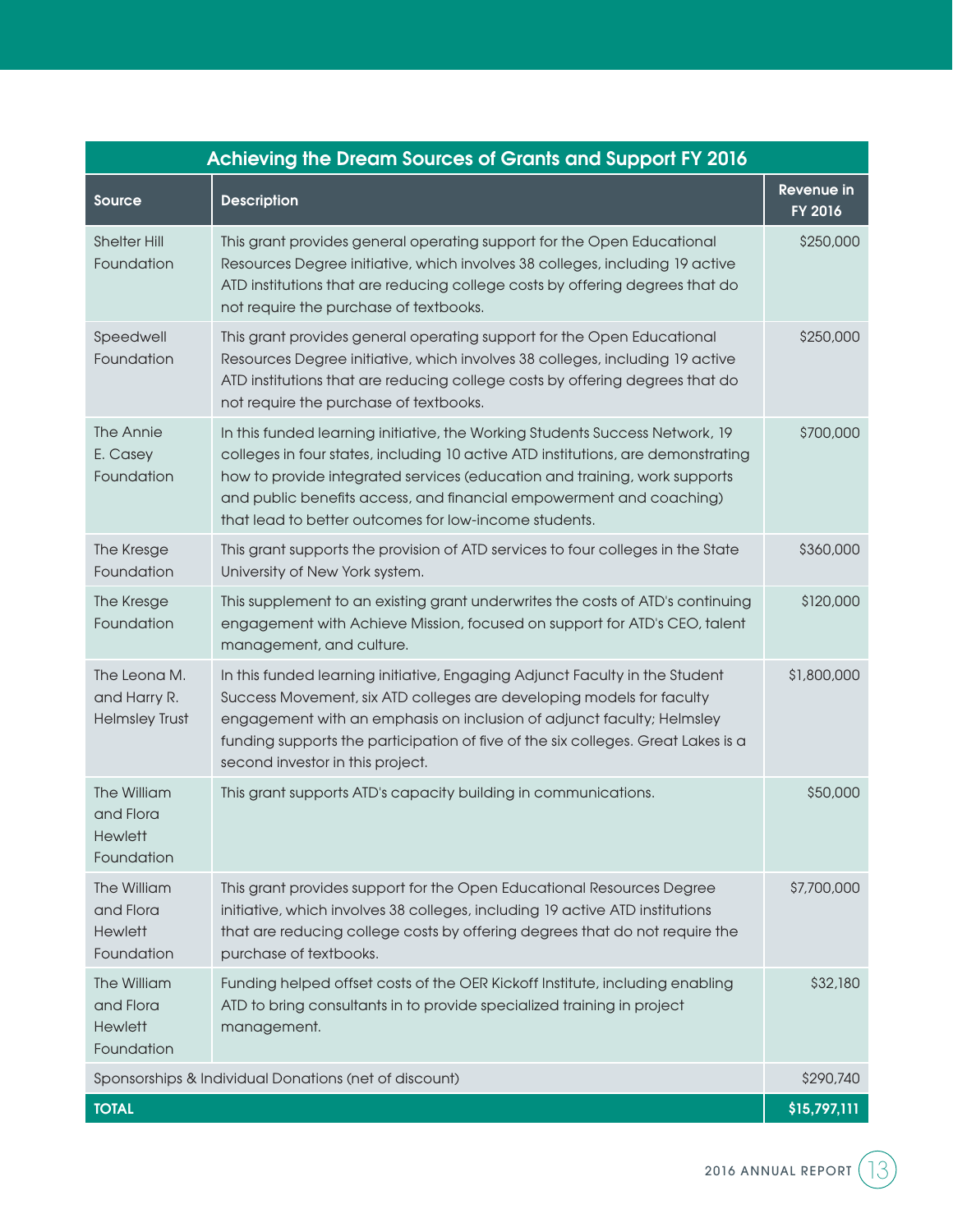## A BRIGHT FUTURE FOR ACHIEVING THE DREAM AND COMMUNITY COLLEGE REFORM

After one of our best years, we are confident in ATD's future and in our ability to strengthen the community college reform movement that we helped start more than a decade ago.

Today, more than ever, a broad range of organizations—including the technical assistance providers, researchers, resource organizations, leadership groups, and leaders in technology and change management that are our partners—as well as our funders, are coming together to take on the biggest challenges confronting community colleges and their students. We continue to provide direct support to colleges, study what is working, and apply what we know to strategies and tools to make an even greater difference for millions of students.

Working together, we expect 2017 to yield especially impressive results, which will lead to accelerated improvement across our network.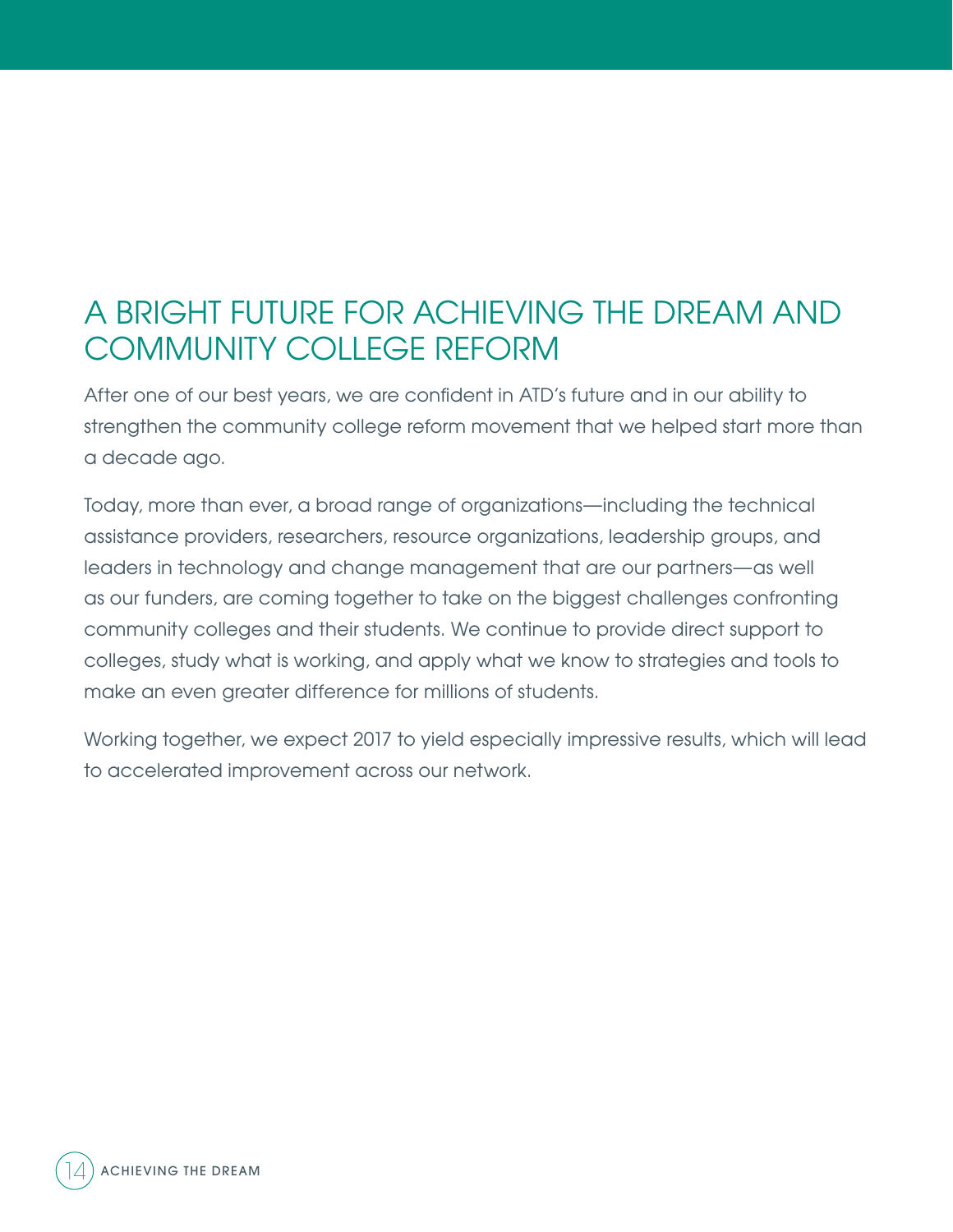

*Photo courtesy of Miami Dade College*